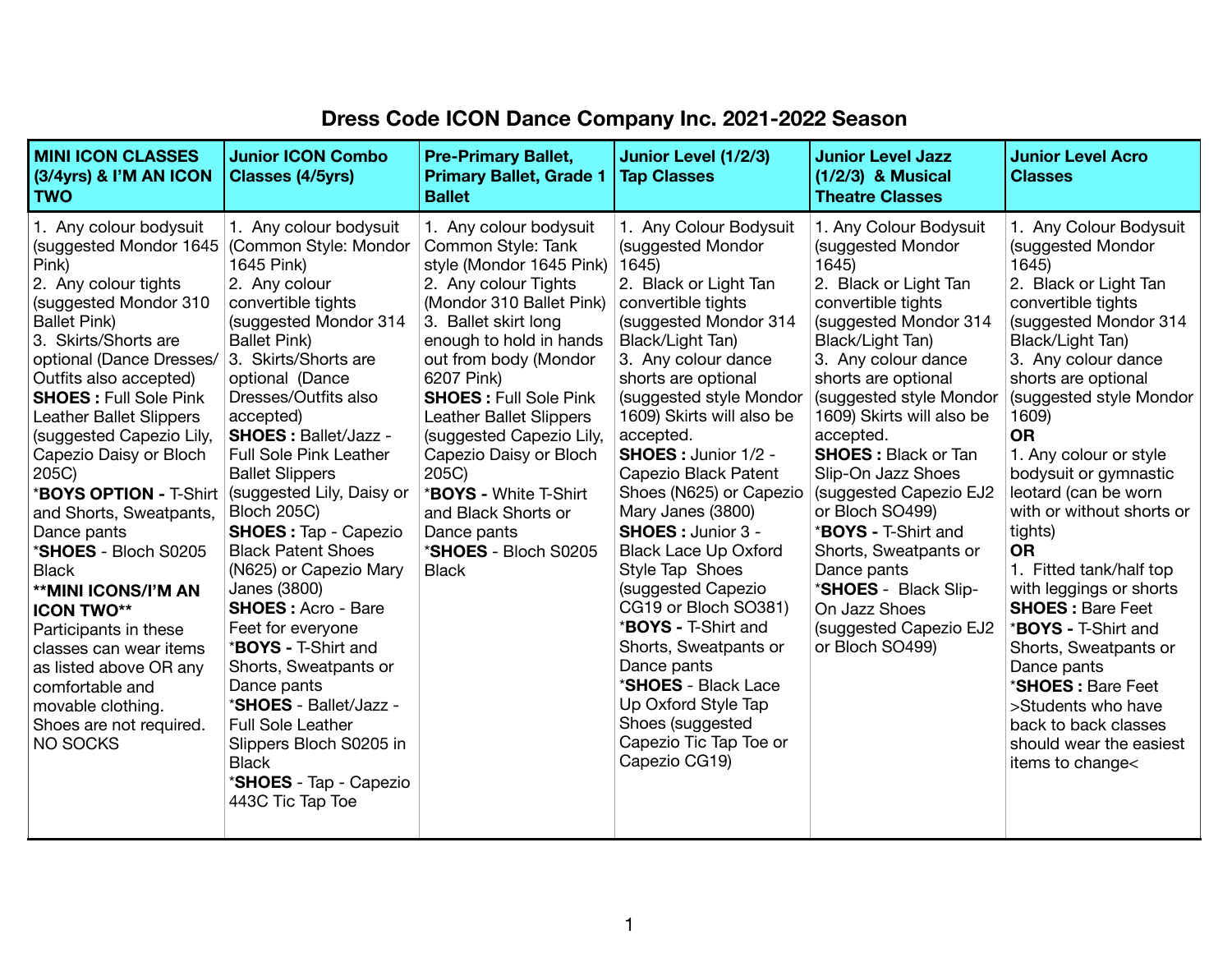| <b>Pre-Intermediate Level</b><br>$(1/2/3)$ Tap Classes                                                                                                                                                                                                                                                                                                                                                                                                                                                                 | <b>Hip Hop/Acro Combo</b><br>& Acro/Jazz/Combo<br>(All Ages)<br><b>Classes</b>                                                                                                                                                                                                                                                                                                                                                                                                                                                                                                                      | <b>Grades 2 - 5 Ballet</b><br><b>Classes</b>                                                                                                                                                                                                                                                                                                                                                                                                                                                                                                                                                                                                                                                                                                                                                                                                                   | Grade 6 - 8 Ballet<br><b>Classes</b>                                                                                                                                                                                                                                                                                                                                                                                                                                                                                                                                                                                                                                                                        | <b>Pre Intermediate Level</b><br>Jazz (1/2/3) & Musical<br><b>Theatre Classes</b>                                                                                                                                                                                                                                                                                                                                                                                                                       | <b>Pre Intermediate/</b><br>Intermediate/<br><b>Advanced Level Acro</b><br><b>Classes</b>                                                                                                                                                                                                                                                                                                     |
|------------------------------------------------------------------------------------------------------------------------------------------------------------------------------------------------------------------------------------------------------------------------------------------------------------------------------------------------------------------------------------------------------------------------------------------------------------------------------------------------------------------------|-----------------------------------------------------------------------------------------------------------------------------------------------------------------------------------------------------------------------------------------------------------------------------------------------------------------------------------------------------------------------------------------------------------------------------------------------------------------------------------------------------------------------------------------------------------------------------------------------------|----------------------------------------------------------------------------------------------------------------------------------------------------------------------------------------------------------------------------------------------------------------------------------------------------------------------------------------------------------------------------------------------------------------------------------------------------------------------------------------------------------------------------------------------------------------------------------------------------------------------------------------------------------------------------------------------------------------------------------------------------------------------------------------------------------------------------------------------------------------|-------------------------------------------------------------------------------------------------------------------------------------------------------------------------------------------------------------------------------------------------------------------------------------------------------------------------------------------------------------------------------------------------------------------------------------------------------------------------------------------------------------------------------------------------------------------------------------------------------------------------------------------------------------------------------------------------------------|---------------------------------------------------------------------------------------------------------------------------------------------------------------------------------------------------------------------------------------------------------------------------------------------------------------------------------------------------------------------------------------------------------------------------------------------------------------------------------------------------------|-----------------------------------------------------------------------------------------------------------------------------------------------------------------------------------------------------------------------------------------------------------------------------------------------------------------------------------------------------------------------------------------------|
| 1. Any Colour Bodysuit<br>(suggested Mondor<br>1645)<br>2. Black or Light Tan<br>convertible tights<br>(suggested Mondor 314)<br>Black/Light Tan)<br>3. Any colour dance<br>shorts are optional<br>(suggested style Mondor<br>1609) Skirts will also be<br>accepted.<br><b>SHOES: Black Lace Up</b><br>Oxford Style Tap Shoes<br>(suggested Capezio<br>CG19)<br>* <b>BOYS - T-Shirt and</b><br>Sweatpants or Dance<br>pants<br>* <b>SHOES</b> - Black Lace<br>Up Oxford Style Tap<br>Shoes (suggested<br>Capezio CG19) | 1. Any colour & style of<br>bodysuit<br>2. Any colour<br>convertible or footless<br>tights<br>3. Dance shorts or<br>leggings are optional<br>4. Comfortable fitted<br>clothing will also be<br>accepted.<br><b>SHOES: Jazz - Black</b><br>or Tan Slip-On Jazz<br>Shoes (suggested<br>Capezio EJ2 or Bloch<br>SO499)<br>* <b>BOYS - T-Shirt and</b><br>Sweatpants/Dance<br>pants or shorts<br>* <b>SHOES</b> - Jazz - Black<br>Slip-On Jazz Shoes<br>(suggested Capezio EJ2<br>or Bloch SO499)<br>All Dancers *SHOES -<br>Hip Hop - Any clean<br>running shoes.<br>All Dancers: NO Shoes<br>for Acro | 1. Any style and colour<br>of bodysuit. Common<br>Style: Navy Bodysuit w/<br>pinch (suggested<br>Mondor 1633)<br>2. Ballet Pink Tights<br>(suggested Mondor 310)<br>or 314 Ballet Pink)<br>3. Graded Ballet<br>Classes will also require<br>a Black Character Skirt<br><b>SHOES: Full Sole Pink</b><br><b>Leather Ballet Slippers</b><br>(suggested Capezio Lily,<br>Capezio Daisy or Bloch<br>205C)<br><b>SHOES: Grades 1-2 will</b><br>also require canvas low<br>heel character shoes (So<br>Danca RO01) Mid-Nov<br><b>SHOES: Grades 3-5 will</b><br>also require canvas high<br>heel character shoes (So   Black Shorts or Dance<br>Danca RO42) Required<br>in Mid-Nov<br>* <b>BOYS - T-Shirt and</b><br><b>Black Shorts or Dance</b><br>pants<br>* <b>SHOES</b> - Bloch Black<br>Leather Ballet Slipper<br>S0205<br>* <b>CHARACTER</b> - So<br>Danca JZ95 | 1. Any Dark Colored<br><b>Bodysuit</b><br>2. Ballet Pink full foot or<br>convertible tights<br>(suggested Mondor 310)<br>or 314 Ballet Pink)<br>3. Wrap Skirts are<br>optional<br>4. Graded Ballet<br>Classes will also require<br>a Black Character Skirt<br><b>SHOES: Split Sole Pink</b><br><b>Canvas Ballet Slippers</b><br>(suggested So Danca<br>SD16, Capezio Hanami<br>or Sansha SSPro)<br><b>SHOES: Grades 6-8 will</b><br>also require canvas high<br>heel character shoes (So<br>Danca RO42) Required<br>in Mid-Nov<br><b>*BOYS - T-Shirt and</b><br>pants<br>* <b>SHOES</b> - Black Canvas<br><b>Ballet Slippers (Angelo</b><br>Luzio or Sansha)<br><i><b>*CHARACTER - So</b></i><br>Danca JZ95 | 1. Any colour and style<br>of Bodysuit.<br>Common Style: Mondor<br>1645)<br>2. Black or Tan<br>convertible tights<br>(suggested Mondor 314)<br>Black/Tan)<br>3. Any colour dance<br>shorts are optional<br>(suggested style Mondor<br>1609)<br><b>SHOES: Black or Tan</b><br>Slip-On Jazz Shoes<br>(suggested Capezio EJ2<br>or Bloch SO499)<br><b>*BOYS - T-Shirt and</b><br>Sweatpants/Dance<br>pants or shorts<br>*SHOES - Black Slip-<br>On Jazz Shoes<br>(suggested Capezio EJ2<br>or Bloch SO499) | 1. Any colour & style of<br>bodysuit, fitted tank top<br>or half top<br>2. Tights are optional<br>and can be any colour<br>but must be either<br>convertible (314), full<br>foot (312) or capri tights<br>(317)<br>3. Dance shorts or<br>leggings are optional<br><b>SHOES: Bare Feet</b><br>* <b>BOYS</b> - T-Shirt and<br>Sweatpants/Dance<br>pants or shorts<br>* <b>SHOES</b> - Bare Feet |